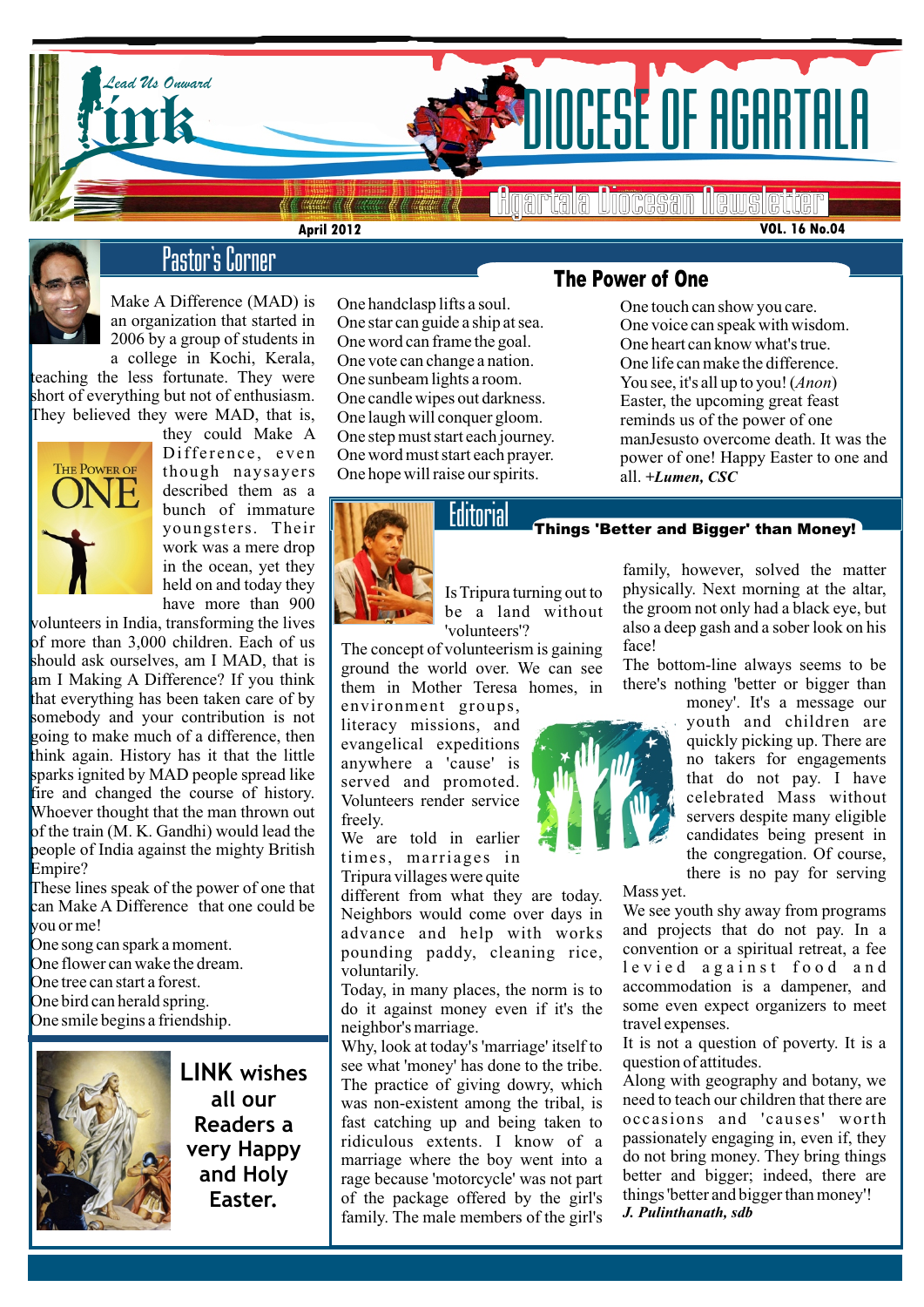### **Agartala Parish Kathalcherra Parish**

### **Feast Day celebrations at Parish**

Agartala Parish celebrated the Feast Day of its Patron Saint Joseph on  $19<sup>th</sup>$  March 2012.



The Holy Eucharist was presided over by Most Rev. Lumen Monteiro, CSC, in the presence of Priests, Religious and faithful of the Parish. The homilist for the day was Fr. Cyprian Pinto, SVD. He exhorted everyone to model

their life after St. Joseph especially focusing on the virtue of humility and trust in divine providence. Fr. Paul Pudussery, CSC, the Parish Priest thanked everyone in helping to organize the Feast in a meaningful manner. *Fr. George Jacob, CSC*

### **Ambassa Parish**

### **Women's Role in Building A better India**

For building a better family, society, state, nation or world of tomorrow, humanity needs women's cooperation and involvement. Today, women are conscious of their rights and duties, in every sphere of society. Focusing on the theme "Women's Role in Building a Better India," Ambassa Parish celebrated International Women's Day at Parish level on 11<sup>th</sup> March 2012. International Women's Day celebration began with Holy Mass presided over by Parish Priest Fr. Jaibu Mathew, SVD. After the Holy Mass, there was a Seminar on "Women's Role in Building a Better India." Fr. Jaibu SVD, Sr. Susheela, SSpS and Mrs. Surabhi Sangma were the Resource Persons for the Seminar. After the Seminar, all the mothers came together and chalked out an Action Plan for the future. Over 70 mothers took part in this Seminar and had fruitful discussion. After the Seminar there was lunch served for all the participants. Every one left home expressing their joy, happiness and sense of satisfaction.

*Fr. Nabin Lakra, SVD*

 $\mathbb{R}^2$ 

### **Sports Meet - 2012**

Holy Cross High School, Kathalcherra



organized its A n n u a l Sports Meet 2012 on the  $15<sup>th</sup>$  and  $16<sup>th</sup>$ of March. Sri. Bimal Roy Reang, SDM of LTV

was the Chief Guest at the inaugural function. Citing the example of young icons of the State Somdev Dev Verman and Sourabhee Debbarama who have made the State proud in the recent past, he called on the HCHS students to overcome every odd and exhibit their inborn talents and gifts. The two days Sports Meet ended on  $16<sup>th</sup>$  evening by honoring the medal winners. Sri. Subrato Roy, Commandant of Nalkatta was the Chief Guest for the closing ceremony. He awarded the winners and called upon the entire student assembly to contribute to the glory of the State in the field of Sports & Civil service. Fr. Agi Paul, former Principal was the Guest of Honor during the closing Ceremony of the Sports Meet. **Women's' Day and Fathers Day** 

### **Celebration**

*Maria Sangha* organized International Women's day on Sunday  $11<sup>th</sup>$  March. Representatives from all the *mondolis* gathered at the Parish premises after the Sunday liturgy and felicitated the members.

Fathers' Day Celebration: The Parish joined together to celebrate Fathers Day on the 25<sup>th</sup> March. After the Parish Mass Maria Sangha members organized a felicitation program for all the fathers' gathered from different *mondolis*. Both these celebrations helped to concientize the people on issues related to gender equality, equal opportunity and role of healthy parenting in a family.

*Fr. Valerian Castelino, CSC*

# NEWS BRIEFS FROM JUST

### **Inauguration of SMILE Foundation Education Program**

On 1<sup>st</sup> March the Inauguration of **SMILE FOUNDATION EDUCATION PROGRAM** was held at Damdamia, Lembuchera at 11:30am.The Inaugural function began with a prayer dance by Fatima Grihini girls. It was followed by Lighting of the Lamp by the Chief Guest Mr. Rabindra Reang, ADM, in the presence of Mr. Prakash Das, former Minister, Govt. of Tripura. Most Rev. Lumen Monteiro, CSC, Mr. Partho Roy Regional Head of Smile Foundation, Mr. Subhrangshu Senior Program Manager, Fr. Robert Mathias, CSC and other invited guests. This program would help the drop out children from nearby villages to study and do well in their lives. *Mr. Biswajit Debbarma*

# News from the Parishes

# **Bagbasa Parish**

### **Inauguration of the newly erected Holy Cross Parish** The newly erected Holy Cross Quasi

Parish Bagbasa (bifurcated from



Kumarghat Parish) was inaugurated and its first P a r o c h i a l Administrat o r w a s installed in the presence

of Rev. Fr. Emmanuel Kallarackal, CSC Provincial Superior on 25th March 2012, during the Holy Eucharist presided over by Bishop Lumen Monteiro. The joyful ceremony was witnessed by 21 Priests, 20 Religious Sisters and Brothers and over 2,000 people both Catholics and non-Catholics. Before the Mass began Fr. Emmanuel the Provincial Superior cut the ribbon of the temporary structure made for the school and the Priests' Residence and Bishop Lumen blessed the Building and the new site. During the Mass the Decree of the Erection of Bagbasa Parish was read out and Fr. Paul was given the Key of the Tabernacle as a sign of entrusting to him the spiritual care of the faithful in the Parish. After Mass a short felicitation cum cultural program was held. Fr. Emmanuel the Provincial Superior recalled that the making of Bagbasa Parish was a decision of the Provincial Chapter 6 years ago and that has been materialized today through the hard work and instrumentality of many confreres. Bishop Lumen pointed out that Bagbasa was the  $8<sup>th</sup>$  Parish after the erection of Agartala Diocese, bringing the total number of Parishes to 17, and this is indeed a sign of growth and pride for the Diocese! Fr. Cyprian Pinto, SVD, in his homily spoke of the development of Kumarghat Parish and how the new Parish should become a sign of unity while making Jesus known to people. Fr. Thomas Pereira, CSC, PP of the 'mother Parish' expressed his mixed sentiments of joy and sorrow to see yet another parish emerging out of Kumarghat. While it is a sign of growth "it is also sad to part with 11 *modolis* of my Parish," he said. Census 2012 of the newly erected Bagbasa Parish was prepared and handed over to the new Parish Priest. The day was filled with joyful celebration and end with a sharing of the fellowship meal. *Fr. Agi Paul, CSC*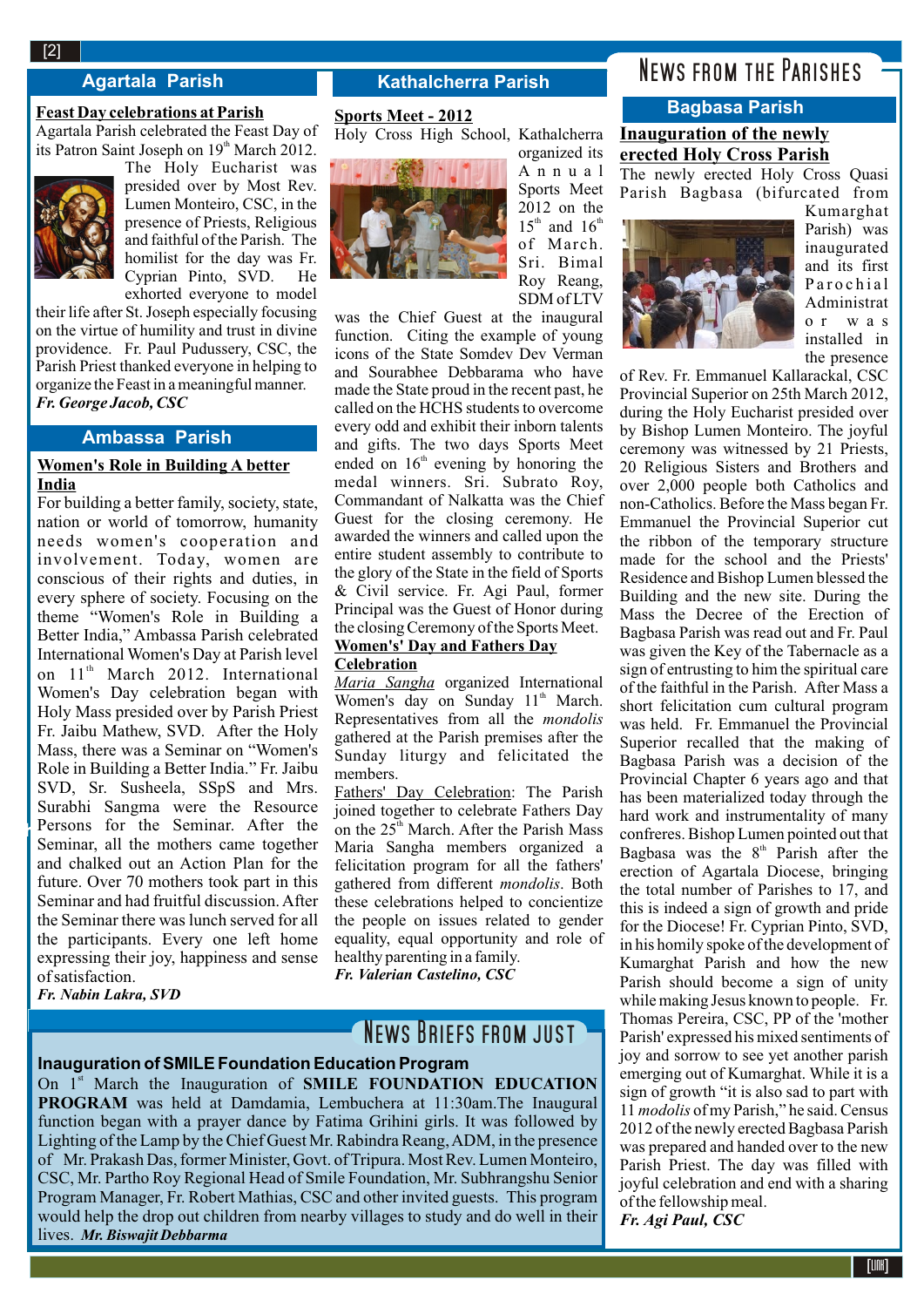# News from the Diocese

network in the world after the Red Cross. Jana Unnayan Samiti Tripura is the State counterpart of the agency which brings to the people of the State a variety of services for which Caritas is noted throughout the world.

Robert Mathias, the Holy Cross priest and Director of Jana Unnayan Samiti Tripura, described the five decades of Caritas' intervention in the State, as 'fifty years of nation-building' a process that began even when Tripura was part of the erstwhile Diocese of Silchar.

Development sectors in which the Catholic Church in Tripura operates fall within the framework of the Millennium Development Goals and include poverty alleviation, livelihood, micro-credit and incomegeneration programs, peace building, repatriation and rehabilitation of BRU refugees, relief and disaster preparedness. The celebrations that also featured select songs and dances were attended by a host of dignitaries from across the country including Fr. Emmanuel Kallarackal, CSC, the Provincial Superior of the Holy Cross North East Province, Dr. Joseph Sebastian the Executive Director of IGSSS Delhi, and Fr. Varghese Velickakam the Executive Director of NE Social Forum Guwahati.

*Fr. J. Pulinthanath, sdb, Spokesperson of the Diocese*

Communication at Kolkata from 22nd to 24th February. This Seminar was mainly organized for the web administrators of the Dioceses, to assist them to establish websites, and to form policy for its effective use. Various topics were dealt with on how to make the best use of the Internet technology to proclaim the word of God. It also provided tips to work with the designer, making sure that website is technically sound, uncluttered, accessible, and has adequate scope for updates and reporting, and ensuring that it reflects the ethos of the Diocese and the Church at large. Fr. Prasad of our Diocese participated in the Workshop. *Fr. Arockiadoss, SVD, Secretary*

### "Rich Media for Better Tomorrow", "New Media: Social Networking: a Bane or a Boon", "Creating Images for Family through the new media" and "Creating Images Fuelling Ambitions". Field trips were also organized to the famous media hubs in Mumbai. For me personally, it was a wonderful exposure to interact with people who are in this field and exchange ideas and experiences for better communication. It was truly a great

**Workshop for Website administrators** A three day Workshop was organized by the CBCI-Office for Social

learning experience.

production and promote their work. The themes dealt by experts in the field were

including the government." The welfare of the BRU camp dwellers is one of the many programs taken up Caritas India through its Diocesan counterpart, Jana

Mr. Choudhury, the Chief Guest at the celebrations told the large gathering of invitees that thronged city's Nazrul Kalakshetra auditorium that there was need of more Caritas-like interventions in the State. He also expressed confidence that if all such benevolent organizations and government worked hand in hand, one could usher in "not only spiritual transformation but also the much-needed changes in the living conditions of the

The Holy Cross prelate of Agartala Diocese, Lumen Monteiro CSC, who is also the new Chairman of Caritas India, described the occasion as a "celebration of 50 years of Church's engagement with the poor, the hungry, the illiterate and the powerless". While enumerating the activities of the vast Caritas network across the country and the world, Bishop Monteiro reiterated the determination of the Church to continue its commitment to the uplift of the poor and the powerless. Caritas, the social development wing of the Catholic Church today operates in 168 countries and is the largest humanitarian

Unnayan Samiti Tripura (JUST).

people of the State".

by Resource Persons - Dr. Tapoti Chakarwarti from Tripura State Women Commission, Sr. Marcelina Sangma, FMA, Principal Auxilium School, Dr. Ashok - helped the Women leaders to understand their role in the family and society. Bible quiz, Dance and Singing

competitions during the course of the day.

# **Marxist Minister lauds Church's**



**'Touch of love'** 

According to T r i p u r a ' s M a r x i s t Minister for R u r a l Development,

Jitendra Choudhury, it is 'the healing touch of love' that distinguishes the Catholic Church's works of social development from that of the Government. Choudhury was speaking at the Diocese level celebrations of the Golden Jubilee of Caritas India, held at Agartala, on  $29<sup>th</sup>$  Feb.2012.

Impressed by the 'confidence and contentment' of a group of BRU beneficiaries from the Refugee Camps of Naisingpara in North Tripura that presented a couple of soul-stirring songs on the occasion, Choudhury said such transformation did not usually come about solely from receiving monetary help. He explained it as the result of "the healing touch of love that the Church is able to impart along with its humanitarian works" and called it "the Gospel" that makes Church's developmental works "stand apart from similar works performed by others

### **IX Signis National Assembly**

SIGNIS INDIA organized the IX NATIONAL ASSEMBLY at Don Bosco Matunga, Mumbai, from February 24 to 28, 2012. SIGNIS is a nongovernmental organization that includes Catholic media members from hundred and forty countries. The theme of the Assembly was "Creating Images for a Better Tomorrow". As a Diocesan Secretary for Social Communications I had the privilege of attending the Assembly. The Assembly engaged SIGNIS Members in serious discussion on current topics and familiarized them with the latest happenings in the media, to share experiences, foster collaboration and co-

### **Women's Commission**

Women's Commission Agartala Diocese organized Women's Annual Gathering at Holy Spirit Convent Nandan Nagar from 13th to 15th March. The theme of the annual gathering was "Role of Women in Building a

Better India". 130 Women leaders from the Parishes across Tripura participated in the



gathering. Bishop Lumen Monteiro, CSC inaugurated the event in the presence of Fr. Robert Mathias, CSC, Sr. Ventura Fernandes and other invited guests. In his address to the Women,

Bishop dealt on the history of Women's day celebration and the relevance of the theme. The various Input Sessions given

**2** [LINK] *Sr. Susheela Xess, SSpS, Secretary*